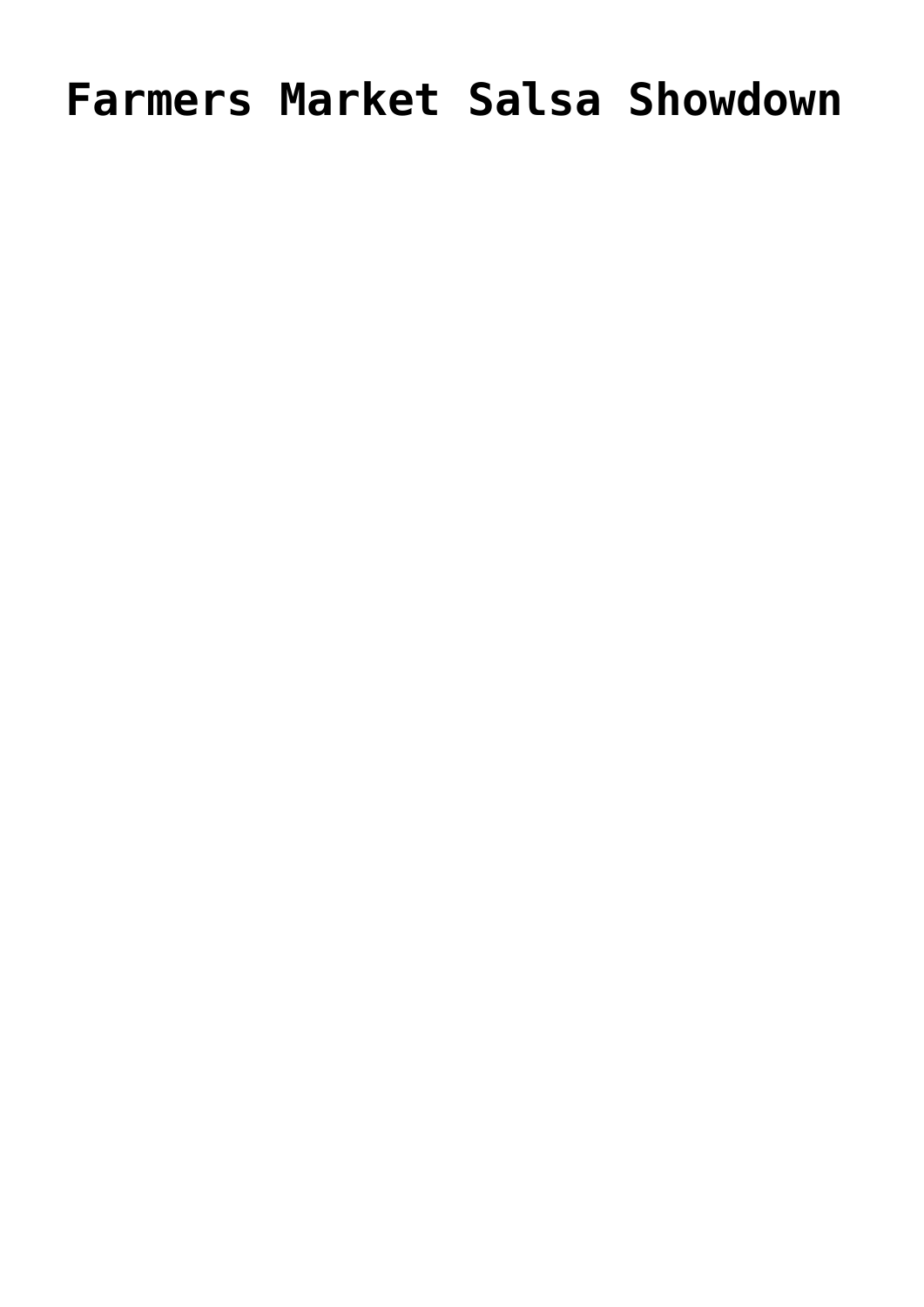

# RECIPES FROM THE FARMERS MARKET

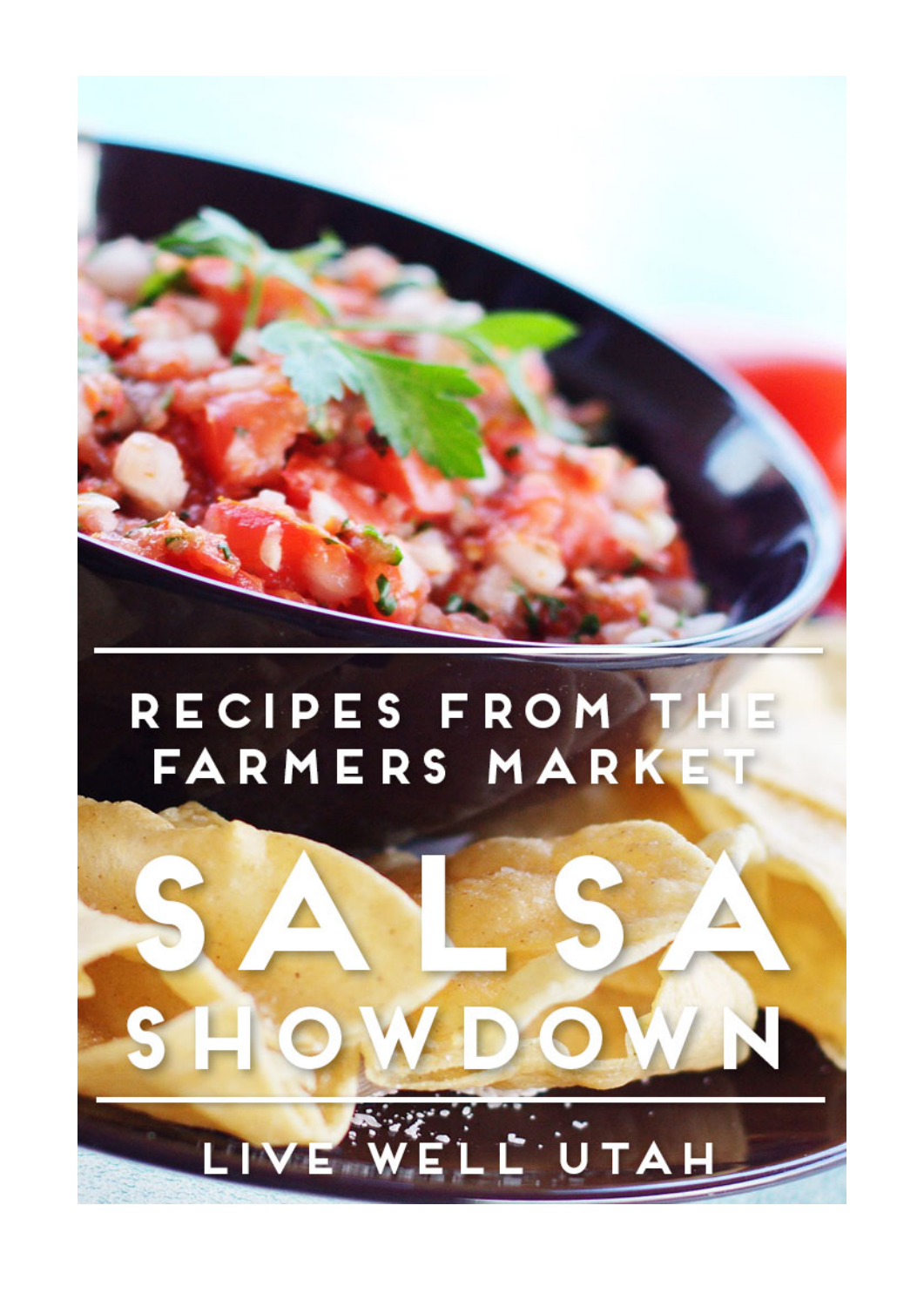Farmers markets: we've told you where to find them, why to shop them, and how to meal plan around what you find there. Many have special events and activities to help create a community around the farmers market. At the [USU Botanical](https://usubotanicalcenter.org/events/farmers-market/) [Center Farmers Market](https://usubotanicalcenter.org/events/farmers-market/), there is a children's activity each week, and some sort of free, special event. Some weeks they have Aggie Ice Cream tasting, other weeks a cooking demonstration. This week, on August 31, they'll be having a salsa showdown. Check it out Thursday— you can bring your best salsa to enter, or just come and sample the different entries. Can't come on Thursday? Use those garden fresh tomatoes and try one of these recipes from the 2016 Salsa Showdown.

### **Fresh Tomato Salsa**

*Recipe by Shawn Olsen*

#### **Ingredients:**

- 6-8 ripe tomatoes, diced (approximately 5 cups)
- 1 cucumber, diced
- 1 Anaheim or Big Jim pepper
- 1/2 cup diced onion
- 1/3 cup cilantro, chopped
- 4 tablespoons vinegar
- Up to 1/4 cup salsa seasoning mix (Mrs. Wages or Ball Fiesta Salsa)

#### **Directions:**

In a large bowl, combine diced tomato and cucumber. Remove seeds from pepper, and chop finely. Add pepper, onion, cilantro and vinegar to tomato and cucumber, and mix well. Add salsa seasoning, to taste. Start with a small amount of seasoning, taste salsa, and add more if desired. Store in